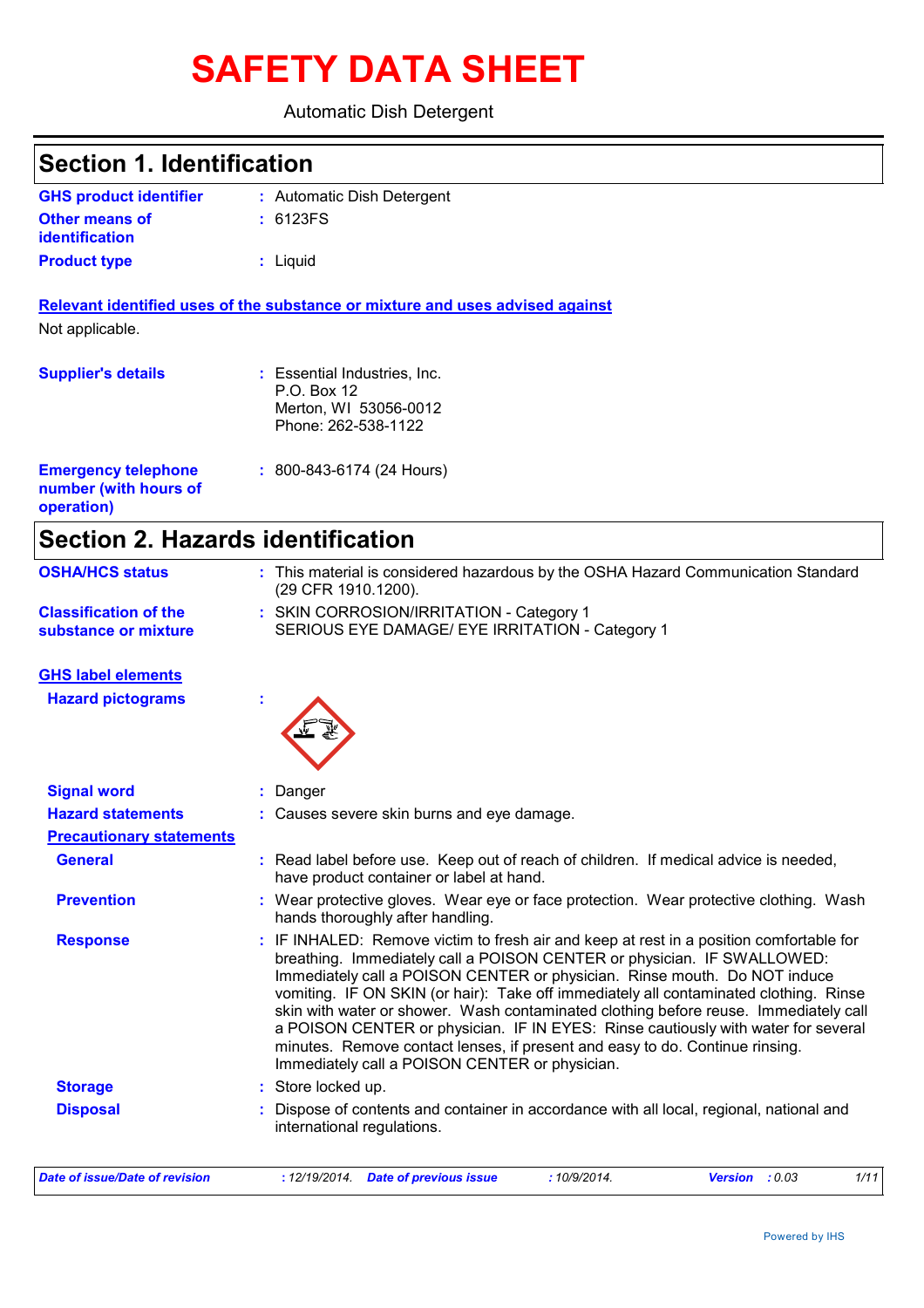### **Section 2. Hazards identification**

**Hazards not otherwise classified**

### **Section 3. Composition/information on ingredients**

**:** None known.

| Substance/mixture     | : Mixture       |
|-----------------------|-----------------|
| <b>Other means of</b> | : Not available |
| <b>identification</b> |                 |

| <b>CAS number/other identifiers</b> |                  |
|-------------------------------------|------------------|
| <b>CAS</b> number                   | : Not applicable |
| <b>Product code</b>                 | : 6123FS         |
| <b>Ingredient name</b>              |                  |

| <b>Ingredient name</b>       | $\frac{9}{6}$             | <b>CAS number</b>        |
|------------------------------|---------------------------|--------------------------|
| potassium hydroxide          | 10<br>l5 -<br>10<br>I 5 – | 1310-58-3<br>  1312-76-1 |
| Silicic acid, potassium salt |                           |                          |

Any concentration shown as a range is to protect confidentiality or is due to batch variation.

**There are no additional ingredients present which, within the current knowledge of the supplier and in the concentrations applicable, are classified as hazardous to health or the environment and hence require reporting in this section.**

**Occupational exposure limits, if available, are listed in Section 8.**

### **Section 4. First aid measures**

#### **Description of necessary first aid measures**

| <b>Eye contact</b>  | : Get medical attention immediately. Call a poison center or physician. Immediately flush<br>eyes with plenty of water, occasionally lifting the upper and lower eyelids. Check for and<br>remove any contact lenses. Continue to rinse for at least 10 minutes. Chemical burns<br>must be treated promptly by a physician.                                                                                                                                                                                                                                                                                                                                                                                                                                                                                                                                                                                  |
|---------------------|--------------------------------------------------------------------------------------------------------------------------------------------------------------------------------------------------------------------------------------------------------------------------------------------------------------------------------------------------------------------------------------------------------------------------------------------------------------------------------------------------------------------------------------------------------------------------------------------------------------------------------------------------------------------------------------------------------------------------------------------------------------------------------------------------------------------------------------------------------------------------------------------------------------|
| <b>Inhalation</b>   | : Get medical attention immediately. Call a poison center or physician. Remove victim to<br>fresh air and keep at rest in a position comfortable for breathing. If it is suspected that<br>fumes are still present, the rescuer should wear an appropriate mask or self-contained<br>breathing apparatus. If not breathing, if breathing is irregular or if respiratory arrest<br>occurs, provide artificial respiration or oxygen by trained personnel. It may be<br>dangerous to the person providing aid to give mouth-to-mouth resuscitation. If<br>unconscious, place in recovery position and get medical attention immediately. Maintain<br>an open airway. Loosen tight clothing such as a collar, tie, belt or waistband. In case of<br>inhalation of decomposition products in a fire, symptoms may be delayed. The exposed<br>person may need to be kept under medical surveillance for 48 hours. |
| <b>Skin contact</b> | : Get medical attention immediately. Call a poison center or physician. Flush<br>contaminated skin with plenty of water. Remove contaminated clothing and shoes.<br>Wash contaminated clothing thoroughly with water before removing it, or wear gloves.<br>Continue to rinse for at least 10 minutes. Chemical burns must be treated promptly by a<br>physician. Wash clothing before reuse. Clean shoes thoroughly before reuse.                                                                                                                                                                                                                                                                                                                                                                                                                                                                           |
| <b>Ingestion</b>    | : Get medical attention immediately. Call a poison center or physician. Wash out mouth<br>with water. Remove dentures if any. Remove victim to fresh air and keep at rest in a<br>position comfortable for breathing. If material has been swallowed and the exposed<br>person is conscious, give small quantities of water to drink. Stop if the exposed person<br>feels sick as vomiting may be dangerous. Do not induce vomiting unless directed to do<br>so by medical personnel. If vomiting occurs, the head should be kept low so that vomit<br>does not enter the lungs. Chemical burns must be treated promptly by a physician.<br>Never give anything by mouth to an unconscious person. If unconscious, place in<br>recovery position and get medical attention immediately. Maintain an open airway.<br>Loosen tight clothing such as a collar, tie, belt or waistband.                          |

| Date of issue/Date of revision | : 12/19/2014 Date of previous issue |  | 10/9/2014.<br><b>Version</b> : 0.03 |  | 2/11 |
|--------------------------------|-------------------------------------|--|-------------------------------------|--|------|
|--------------------------------|-------------------------------------|--|-------------------------------------|--|------|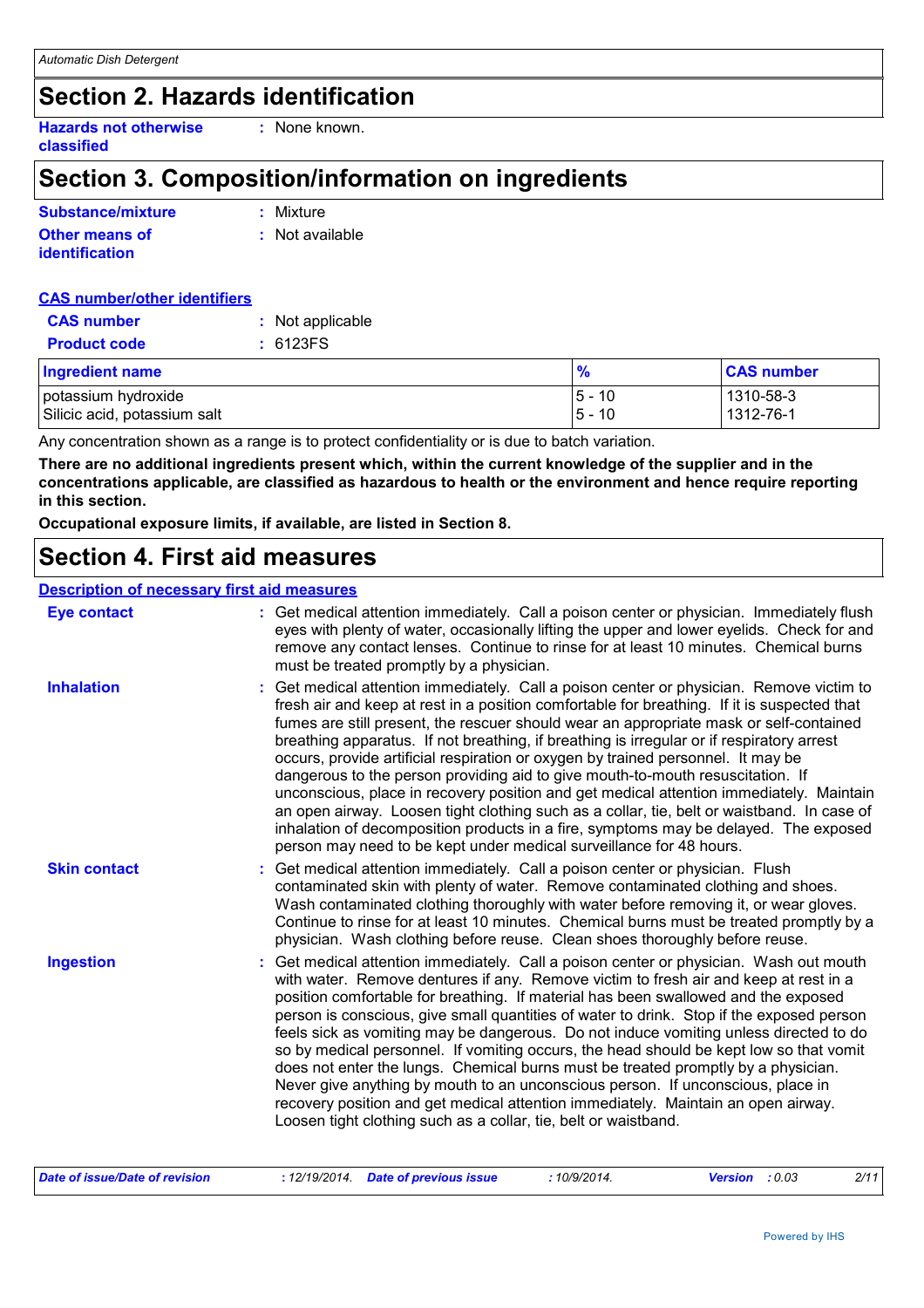# **Section 4. First aid measures**

| Most important symptoms/effects, acute and delayed |                                                                                                                                                                                                                                                                                                                                                                                                                 |
|----------------------------------------------------|-----------------------------------------------------------------------------------------------------------------------------------------------------------------------------------------------------------------------------------------------------------------------------------------------------------------------------------------------------------------------------------------------------------------|
| <b>Potential acute health effects</b>              |                                                                                                                                                                                                                                                                                                                                                                                                                 |
| <b>Eye contact</b>                                 | : Causes serious eye damage.                                                                                                                                                                                                                                                                                                                                                                                    |
| <b>Inhalation</b>                                  | : May give off gas, vapor or dust that is very irritating or corrosive to the respiratory<br>system. Exposure to decomposition products may cause a health hazard. Serious<br>effects may be delayed following exposure.                                                                                                                                                                                        |
| <b>Skin contact</b>                                | : Causes severe burns.                                                                                                                                                                                                                                                                                                                                                                                          |
| <b>Ingestion</b>                                   | : May cause burns to mouth, throat and stomach.                                                                                                                                                                                                                                                                                                                                                                 |
| <b>Over-exposure signs/symptoms</b>                |                                                                                                                                                                                                                                                                                                                                                                                                                 |
| <b>Eye contact</b>                                 | : Adverse symptoms may include the following:<br>pain<br>watering<br>redness                                                                                                                                                                                                                                                                                                                                    |
| <b>Inhalation</b>                                  | : No specific data.                                                                                                                                                                                                                                                                                                                                                                                             |
| <b>Skin contact</b>                                | : Adverse symptoms may include the following:<br>pain or irritation<br>redness<br>blistering may occur                                                                                                                                                                                                                                                                                                          |
| <b>Ingestion</b>                                   | : Adverse symptoms may include the following:<br>stomach pains                                                                                                                                                                                                                                                                                                                                                  |
|                                                    | <u>Indication of immediate medical attention and special treatment needed, if necessary</u>                                                                                                                                                                                                                                                                                                                     |
| <b>Notes to physician</b>                          | : In case of inhalation of decomposition products in a fire, symptoms may be delayed.<br>The exposed person may need to be kept under medical surveillance for 48 hours.                                                                                                                                                                                                                                        |
| <b>Specific treatments</b>                         | : No specific treatment.                                                                                                                                                                                                                                                                                                                                                                                        |
| <b>Protection of first-aiders</b>                  | : No action shall be taken involving any personal risk or without suitable training. If it is<br>suspected that fumes are still present, the rescuer should wear an appropriate mask or<br>self-contained breathing apparatus. It may be dangerous to the person providing aid to<br>give mouth-to-mouth resuscitation. Wash contaminated clothing thoroughly with water<br>before removing it, or wear gloves. |

### **See toxicological information (Section 11)**

### **Section 5. Fire-fighting measures**

| <b>Extinguishing media</b>                           |                                                                                                                                                                |
|------------------------------------------------------|----------------------------------------------------------------------------------------------------------------------------------------------------------------|
| <b>Suitable extinguishing</b><br>media               | : Use an extinguishing agent suitable for the surrounding fire.                                                                                                |
| Unsuitable extinguishing<br>media                    | $:$ None known.                                                                                                                                                |
| <b>Specific hazards arising</b><br>from the chemical | : In a fire or if heated, a pressure increase will occur and the container may burst.                                                                          |
| <b>Hazardous thermal</b><br>decomposition products   | Decomposition products may include the following materials:<br>carbon dioxide<br>carbon monoxide<br>nitrogen oxides<br>phosphorus oxides<br>metal oxide/oxides |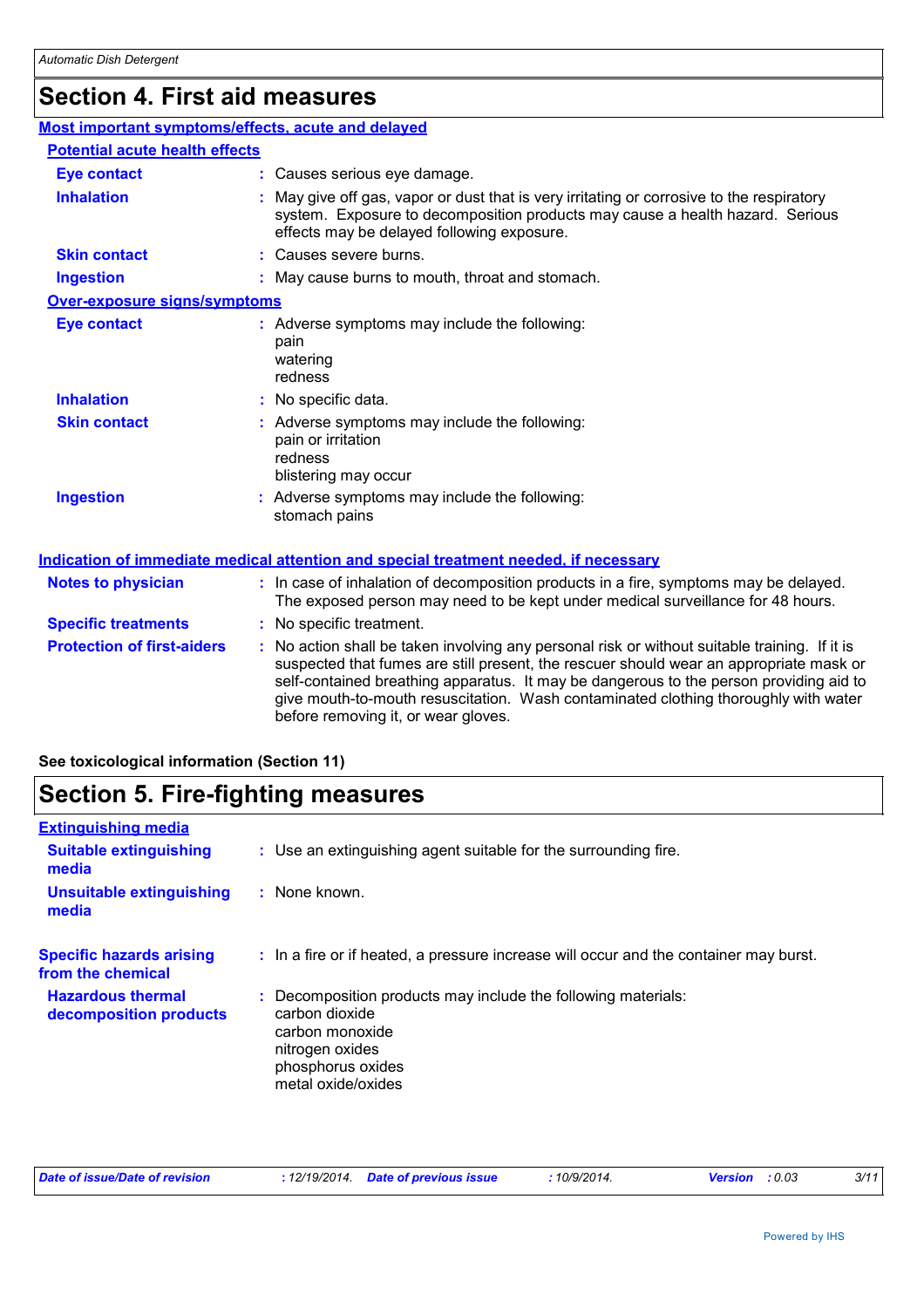# **Section 5. Fire-fighting measures**

| <b>Special protective actions</b><br>for fire-fighters | : Promptly isolate the scene by removing all persons from the vicinity of the incident if<br>there is a fire. No action shall be taken involving any personal risk or without suitable |  |
|--------------------------------------------------------|----------------------------------------------------------------------------------------------------------------------------------------------------------------------------------------|--|
|                                                        | training.                                                                                                                                                                              |  |
| <b>Special protective</b>                              | : Fire-fighters should wear appropriate protective equipment and self-contained breathing                                                                                              |  |

### **equipment for fire-fighters**

apparatus (SCBA) with a full face-piece operated in positive pressure mode. **:**

### **Section 6. Accidental release measures**

|                                                       | Personal precautions, protective equipment and emergency procedures                                                                                                                                                                                                                                                                                                                                                                                                                                                                                                                                                                                                                                          |
|-------------------------------------------------------|--------------------------------------------------------------------------------------------------------------------------------------------------------------------------------------------------------------------------------------------------------------------------------------------------------------------------------------------------------------------------------------------------------------------------------------------------------------------------------------------------------------------------------------------------------------------------------------------------------------------------------------------------------------------------------------------------------------|
| For non-emergency<br>personnel                        | : No action shall be taken involving any personal risk or without suitable training.<br>Evacuate surrounding areas. Keep unnecessary and unprotected personnel from<br>entering. Do not touch or walk through spilled material. Do not breathe vapor or mist.<br>Provide adequate ventilation. Wear appropriate respirator when ventilation is<br>inadequate. Put on appropriate personal protective equipment.                                                                                                                                                                                                                                                                                              |
| For emergency responders                              | : If specialised clothing is required to deal with the spillage, take note of any information<br>in Section 8 on suitable and unsuitable materials. See also the information in "For non-<br>emergency personnel".                                                                                                                                                                                                                                                                                                                                                                                                                                                                                           |
| <b>Environmental precautions</b>                      | : Avoid dispersal of spilled material and runoff and contact with soil, waterways, drains<br>and sewers. Inform the relevant authorities if the product has caused environmental<br>pollution (sewers, waterways, soil or air).                                                                                                                                                                                                                                                                                                                                                                                                                                                                              |
| Methods and materials for containment and cleaning up |                                                                                                                                                                                                                                                                                                                                                                                                                                                                                                                                                                                                                                                                                                              |
| <b>Small spill</b>                                    | : Stop leak if without risk. Move containers from spill area. Dilute with water and mop up<br>if water-soluble. Alternatively, or if water-insoluble, absorb with an inert dry material and<br>place in an appropriate waste disposal container. Dispose of via a licensed waste<br>disposal contractor.                                                                                                                                                                                                                                                                                                                                                                                                     |
| <b>Large spill</b>                                    | : Stop leak if without risk. Move containers from spill area. Approach release from<br>upwind. Prevent entry into sewers, water courses, basements or confined areas. Wash<br>spillages into an effluent treatment plant or proceed as follows. Contain and collect<br>spillage with non-combustible, absorbent material e.g. sand, earth, vermiculite or<br>diatomaceous earth and place in container for disposal according to local regulations<br>(see Section 13). Dispose of via a licensed waste disposal contractor. Contaminated<br>absorbent material may pose the same hazard as the spilled product. Note: see<br>Section 1 for emergency contact information and Section 13 for waste disposal. |

### **Section 7. Handling and storage**

#### **Precautions for safe handling**

| <b>Protective measures</b>                       | : Put on appropriate personal protective equipment (see Section 8). Do not get in eyes or<br>on skin or clothing. Do not breathe vapor or mist. Do not ingest. If during normal use<br>the material presents a respiratory hazard, use only with adequate ventilation or wear<br>appropriate respirator. Keep in the original container or an approved alternative made<br>from a compatible material, kept tightly closed when not in use. Keep away from acids.<br>Empty containers retain product residue and can be hazardous. Do not reuse container. |
|--------------------------------------------------|------------------------------------------------------------------------------------------------------------------------------------------------------------------------------------------------------------------------------------------------------------------------------------------------------------------------------------------------------------------------------------------------------------------------------------------------------------------------------------------------------------------------------------------------------------|
| <b>Advice on general</b><br>occupational hygiene | : Eating, drinking and smoking should be prohibited in areas where this material is<br>handled, stored and processed. Workers should wash hands and face before eating,<br>drinking and smoking. Remove contaminated clothing and protective equipment before<br>entering eating areas. See also Section 8 for additional information on hygiene<br>measures.                                                                                                                                                                                              |

| Date of issue/Date of revision |  | : 12/19/2014  Date of previous issue | 10/9/2014. | <b>Version</b> : 0.03 | 4/11 |
|--------------------------------|--|--------------------------------------|------------|-----------------------|------|
|--------------------------------|--|--------------------------------------|------------|-----------------------|------|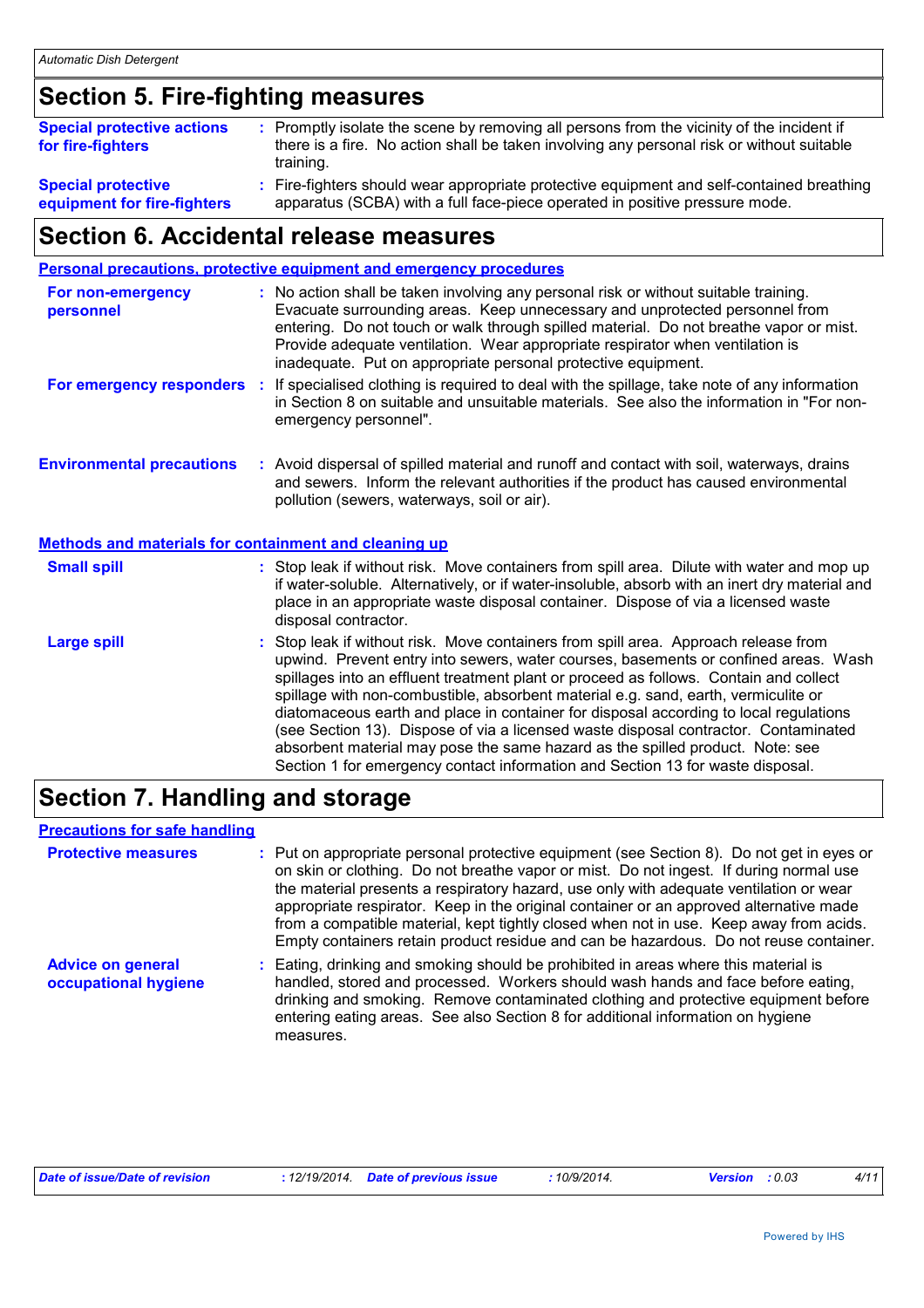# **Section 7. Handling and storage**

| <b>Conditions for safe storage,</b> | Store in accordance with local regulations. Store in original container protected from    |  |  |  |
|-------------------------------------|-------------------------------------------------------------------------------------------|--|--|--|
| including any                       | direct sunlight in a dry, cool and well-ventilated area, away from incompatible materials |  |  |  |
| <b>incompatibilities</b>            | and food and drink. Store locked up. Separate from acids. Keep container tightly          |  |  |  |
|                                     | closed and sealed until ready for use. Containers that have been opened must be           |  |  |  |
|                                     | carefully resealed and kept upright to prevent leakage. Do not store in unlabeled         |  |  |  |
|                                     | containers. Use appropriate containment to avoid environmental contamination.             |  |  |  |

# **Section 8. Exposure controls/personal protection**

#### **Control parameters**

| <b>Occupational exposure limits</b> |
|-------------------------------------|
|-------------------------------------|

| <b>Ingredient name</b>                            |                                                               | <b>Exposure limits</b>                                                                                                                                                                                                                                                                                                                                                                                                                                                                                                                                |  |  |
|---------------------------------------------------|---------------------------------------------------------------|-------------------------------------------------------------------------------------------------------------------------------------------------------------------------------------------------------------------------------------------------------------------------------------------------------------------------------------------------------------------------------------------------------------------------------------------------------------------------------------------------------------------------------------------------------|--|--|
| potassium hydroxide                               |                                                               | ACGIH TLV (United States, 6/2013).<br>C: $2 \text{ mg/m}^3$<br>OSHA PEL 1989 (United States, 3/1989).<br>CEIL: 2 mg/m <sup>3</sup><br>NIOSH REL (United States, 10/2013).<br>TWA: 2 mg/m <sup>3</sup> 10 hours.                                                                                                                                                                                                                                                                                                                                       |  |  |
| <b>Appropriate engineering</b><br><b>controls</b> |                                                               | : If user operations generate dust, fumes, gas, vapor or mist, use process enclosures,<br>local exhaust ventilation or other engineering controls to keep worker exposure to<br>airborne contaminants below any recommended or statutory limits.                                                                                                                                                                                                                                                                                                      |  |  |
| <b>Environmental exposure</b><br>controls         | will be necessary to reduce emissions to acceptable levels.   | Emissions from ventilation or work process equipment should be checked to ensure<br>they comply with the requirements of environmental protection legislation. In some<br>cases, fume scrubbers, filters or engineering modifications to the process equipment                                                                                                                                                                                                                                                                                        |  |  |
| <b>Individual protection measures</b>             |                                                               |                                                                                                                                                                                                                                                                                                                                                                                                                                                                                                                                                       |  |  |
| <b>Hygiene measures</b>                           | showers are close to the workstation location.                | : Wash hands, forearms and face thoroughly after handling chemical products, before<br>eating, smoking and using the lavatory and at the end of the working period.<br>Appropriate techniques should be used to remove potentially contaminated clothing.<br>Wash contaminated clothing before reusing. Ensure that eyewash stations and safety                                                                                                                                                                                                       |  |  |
| <b>Eye/face protection</b>                        |                                                               | Safety eyewear complying with an approved standard should be used when a risk<br>assessment indicates this is necessary to avoid exposure to liquid splashes, mists,<br>gases or dusts. If contact is possible, the following protection should be worn, unless<br>the assessment indicates a higher degree of protection: chemical splash goggles and/<br>or face shield. If inhalation hazards exist, a full-face respirator may be required instead.                                                                                               |  |  |
| <b>Skin protection</b>                            |                                                               |                                                                                                                                                                                                                                                                                                                                                                                                                                                                                                                                                       |  |  |
| <b>Hand protection</b>                            | protection time of the gloves cannot be accurately estimated. | : Chemical-resistant, impervious gloves complying with an approved standard should be<br>worn at all times when handling chemical products if a risk assessment indicates this is<br>necessary. Considering the parameters specified by the glove manufacturer, check<br>during use that the gloves are still retaining their protective properties. It should be<br>noted that the time to breakthrough for any glove material may be different for different<br>glove manufacturers. In the case of mixtures, consisting of several substances, the |  |  |
| <b>Body protection</b>                            | handling this product.                                        | : Personal protective equipment for the body should be selected based on the task being<br>performed and the risks involved and should be approved by a specialist before                                                                                                                                                                                                                                                                                                                                                                             |  |  |
| <b>Other skin protection</b>                      | specialist before handling this product.                      | : Appropriate footwear and any additional skin protection measures should be selected<br>based on the task being performed and the risks involved and should be approved by a                                                                                                                                                                                                                                                                                                                                                                         |  |  |

| Date of issue/Date of revision | : 12/19/2014 Date of previous issue | 10/9/2014. | <b>Version</b> : 0.03 | 5/11 |
|--------------------------------|-------------------------------------|------------|-----------------------|------|
|--------------------------------|-------------------------------------|------------|-----------------------|------|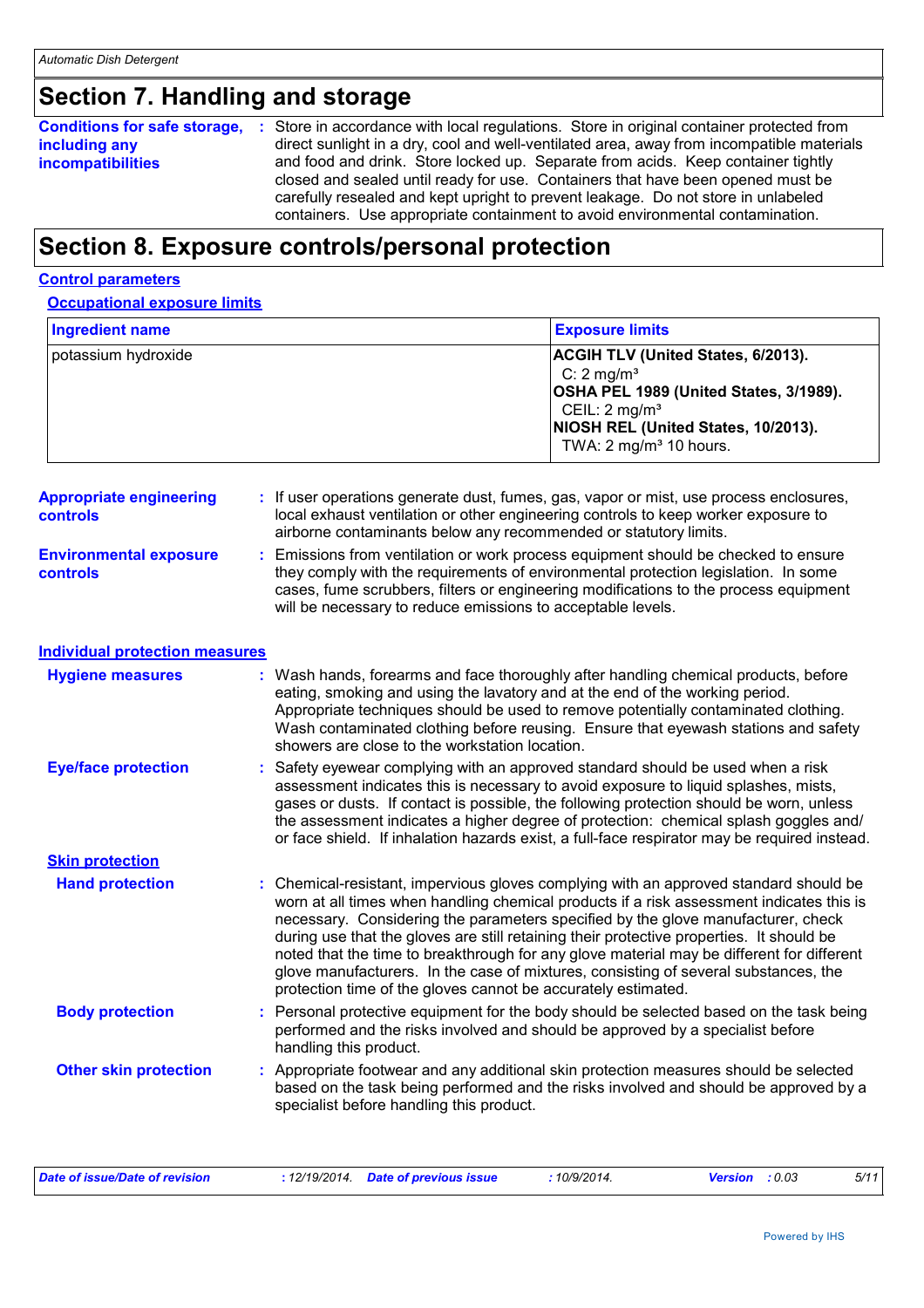### **Section 8. Exposure controls/personal protection**

| <b>Respiratory protection</b> |
|-------------------------------|
|                               |

**Respiratory protection** : Use a properly fitted, air-purifying or air-fed respirator complying with an approved standard if a risk assessment indicates this is necessary. Respirator selection must be based on known or anticipated exposure levels, the hazards of the product and the safe working limits of the selected respirator.

### **Section 9. Physical and chemical properties**

| <b>Appearance</b>                                 |                                                                                                                                                 |
|---------------------------------------------------|-------------------------------------------------------------------------------------------------------------------------------------------------|
| <b>Physical state</b>                             | : Liquid                                                                                                                                        |
| <b>Color</b>                                      | Orange                                                                                                                                          |
| Odor                                              | Bland<br>41                                                                                                                                     |
| <b>Odor threshold</b>                             | Not available<br>÷.                                                                                                                             |
| pH                                                | $: 12.8 \text{ to } 13.3$                                                                                                                       |
| <b>Melting point</b>                              | : $0^{\circ}$ C (32 $^{\circ}$ F)                                                                                                               |
| <b>Boiling point</b>                              | : $100^{\circ}$ C (212 $^{\circ}$ F)                                                                                                            |
| <b>Flash point</b>                                | Closed cup: >93.334°C (>200°F)<br>t.                                                                                                            |
| <b>Evaporation rate</b>                           | Not available<br>÷.                                                                                                                             |
| <b>Flammability (solid, gas)</b>                  | : Not available                                                                                                                                 |
| Lower and upper explosive<br>(flammable) limits   | : Not available                                                                                                                                 |
| <b>Vapor pressure</b>                             | $:$ <4 kPa (<30 mm Hg) [room temperature]                                                                                                       |
| <b>Vapor density</b>                              | : <1 [Air = 1]                                                                                                                                  |
| <b>Specific gravity</b>                           | : $1.24$ g/cm <sup>3</sup>                                                                                                                      |
| <b>Solubility</b>                                 | : Not available                                                                                                                                 |
| <b>Partition coefficient: n-</b><br>octanol/water | : Not available                                                                                                                                 |
| <b>Auto-ignition temperature</b>                  | : Not available                                                                                                                                 |
| <b>Viscosity</b>                                  | : Not available                                                                                                                                 |
| <b>VOC content</b>                                | $0\%$<br>ŧ.                                                                                                                                     |
|                                                   | VOCs are calculated following the requirements under 40 CFR, Part 59, Subpart C for Consumer Products and Subpart D for Architectural Coatings. |

### **Section 10. Stability and reactivity**

| <b>Reactivity</b>                                   | : No specific test data related to reactivity available for this product or its ingredients.              |  |
|-----------------------------------------------------|-----------------------------------------------------------------------------------------------------------|--|
| <b>Chemical stability</b>                           | : The product is stable.                                                                                  |  |
| <b>Possibility of hazardous</b><br><b>reactions</b> | : Under normal conditions of storage and use, hazardous reactions will not occur.                         |  |
| <b>Conditions to avoid</b>                          | : No specific data.                                                                                       |  |
| <b>Incompatible materials</b>                       | Reactive or incompatible with the following materials:<br>acids                                           |  |
| <b>Hazardous decomposition</b><br>products          | : Under normal conditions of storage and use, hazardous decomposition products should<br>not be produced. |  |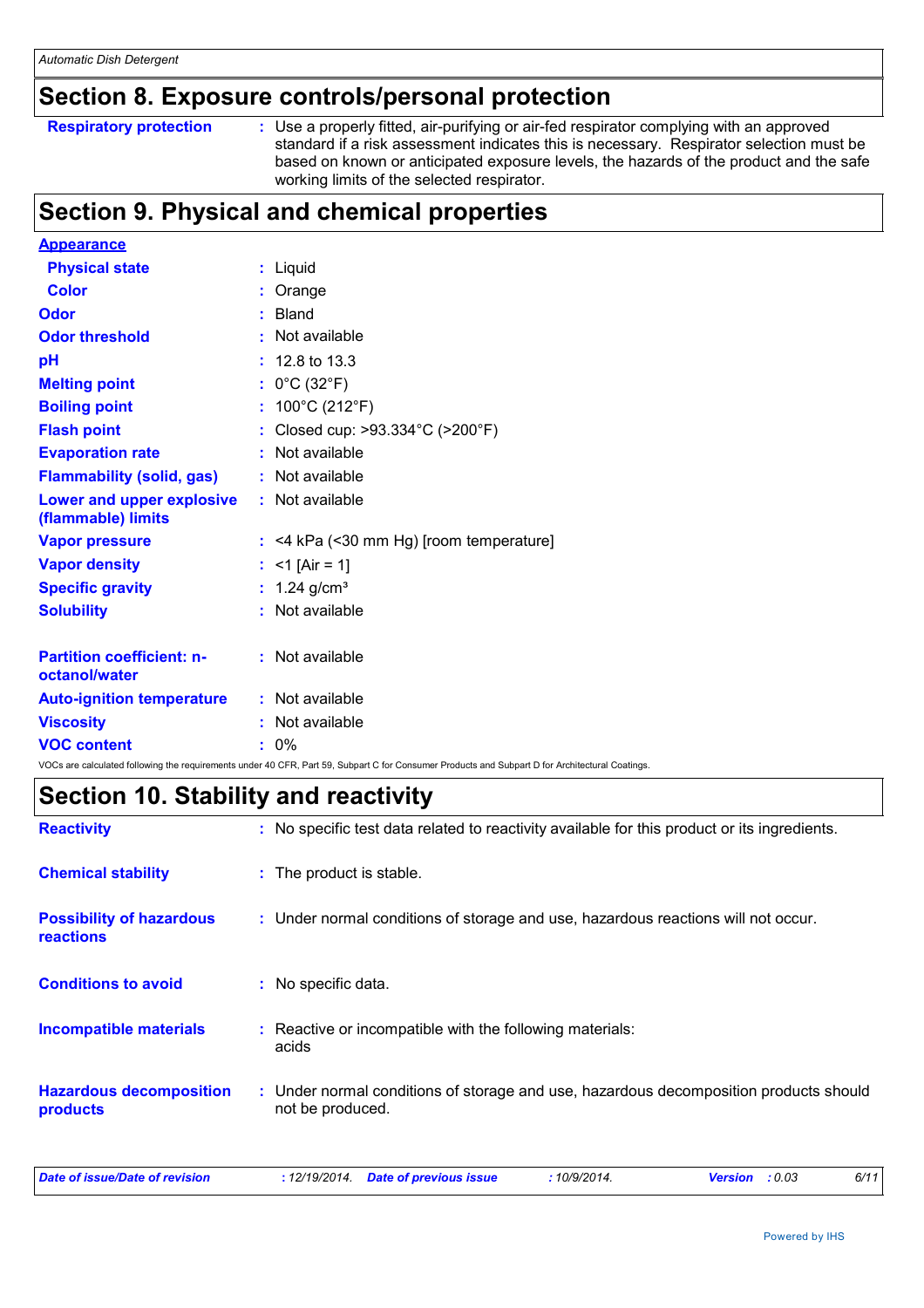### **Section 11. Toxicological information**

#### **Information on toxicological effects**

#### **Acute toxicity**

| <b>Product/ingredient name</b> | <b>Result</b> | <b>Species</b> | <b>Dose</b>           | <b>Exposure</b> |
|--------------------------------|---------------|----------------|-----------------------|-----------------|
| potassium hydroxide            | LD50 Oral     | Rat            | $ 273 \text{ mg/kg} $ |                 |
| Silicic acid, potassium salt   | ILD50 Oral    | Rat            | 1300 mg/kg            |                 |

#### **Irritation/Corrosion**

| <b>Product/ingredient name</b> | <b>Result</b>                  | <b>Species</b> | <b>Score</b> | <b>Exposure</b> | <b>Observation</b>       |
|--------------------------------|--------------------------------|----------------|--------------|-----------------|--------------------------|
| potassium hydroxide            | Eyes - Moderate irritant       | Rabbit         |              | 24 hours 1      | $\overline{\phantom{a}}$ |
|                                |                                |                |              | milligrams      |                          |
|                                | ISkin - Severe irritant        | Guinea pig     |              | 24 hours 50     | $\overline{\phantom{a}}$ |
|                                |                                |                |              | milligrams      |                          |
|                                | <b>ISkin - Severe irritant</b> | Human          |              | 24 hours 50     | $\overline{\phantom{a}}$ |
|                                |                                |                |              | milligrams      |                          |
|                                | <b>ISkin - Severe irritant</b> | Rabbit         |              | 24 hours 50     | $\overline{\phantom{a}}$ |
|                                |                                |                |              | milligrams      |                          |

#### **Sensitization**

Not available.

#### **Mutagenicity**

Not available.

#### **Carcinogenicity**

Not available.

#### **Reproductive toxicity**

Not available.

#### **Teratogenicity**

Not available.

#### **Specific target organ toxicity (single exposure)**

Not available.

#### **Specific target organ toxicity (repeated exposure)**

Not available.

#### **Aspiration hazard**

Not available.

#### **Information on the likely routes of exposure :** Not available

**Potential acute health effects**

| <b>Eye contact</b>  | : Causes serious eye damage.                                                                                                                                                                                             |
|---------------------|--------------------------------------------------------------------------------------------------------------------------------------------------------------------------------------------------------------------------|
| <b>Inhalation</b>   | : May give off gas, vapor or dust that is very irritating or corrosive to the respiratory<br>system. Exposure to decomposition products may cause a health hazard. Serious<br>effects may be delayed following exposure. |
| <b>Skin contact</b> | : Causes severe burns.                                                                                                                                                                                                   |
| <b>Ingestion</b>    | : May cause burns to mouth, throat and stomach.                                                                                                                                                                          |

#### **Symptoms related to the physical, chemical and toxicological characteristics**

| Date of issue/Date of revision | : 12/19/2014 Date of previous issue | 10/9/2014. | <b>Version</b> : 0.03 | 7/11 |
|--------------------------------|-------------------------------------|------------|-----------------------|------|
|                                |                                     |            |                       |      |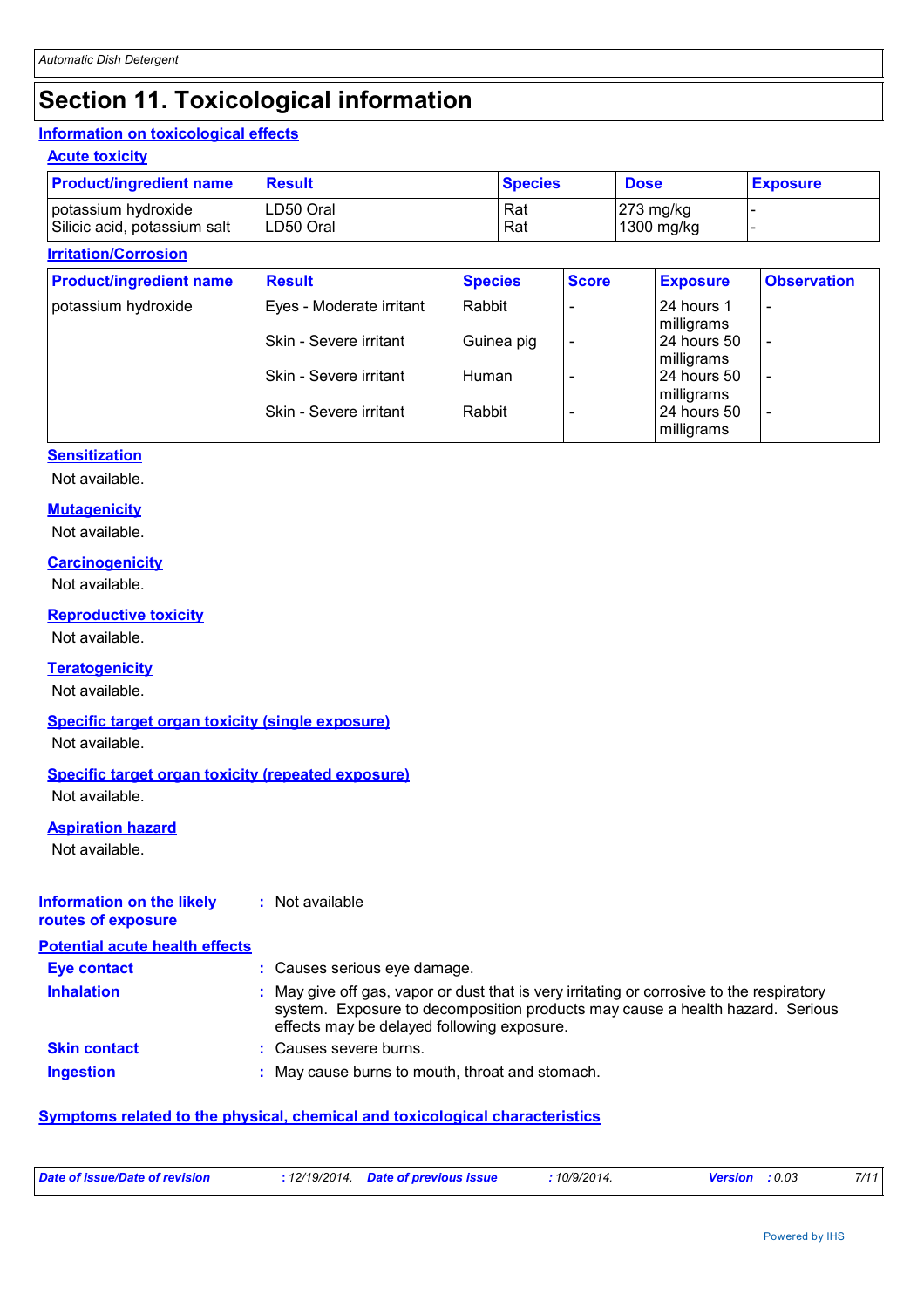# **Section 11. Toxicological information**

| <b>Eye contact</b>  | : Adverse symptoms may include the following:<br>pain<br>watering<br>redness                           |
|---------------------|--------------------------------------------------------------------------------------------------------|
| <b>Inhalation</b>   | : No specific data.                                                                                    |
| <b>Skin contact</b> | : Adverse symptoms may include the following:<br>pain or irritation<br>redness<br>blistering may occur |
| <b>Ingestion</b>    | : Adverse symptoms may include the following:<br>stomach pains                                         |

|                                                  | Delayed and immediate effects and also chronic effects from short and long term exposure |
|--------------------------------------------------|------------------------------------------------------------------------------------------|
| <b>Short term exposure</b>                       |                                                                                          |
| <b>Potential immediate</b><br>effects            | $:$ Not available                                                                        |
| <b>Potential delayed effects : Not available</b> |                                                                                          |
| Long term exposure                               |                                                                                          |
| <b>Potential immediate</b><br>effects            | $:$ Not available                                                                        |
| <b>Potential delayed effects : Not available</b> |                                                                                          |
| <b>Potential chronic health effects</b>          |                                                                                          |
| Not available.                                   |                                                                                          |
| <b>General</b>                                   | : No known significant effects or critical hazards.                                      |
| <b>Carcinogenicity</b>                           | : No known significant effects or critical hazards.                                      |
| <b>Mutagenicity</b>                              | : No known significant effects or critical hazards.                                      |
| <b>Teratogenicity</b>                            | : No known significant effects or critical hazards.                                      |
| <b>Developmental effects</b>                     | : No known significant effects or critical hazards.                                      |
| <b>Fertility effects</b>                         | : No known significant effects or critical hazards.                                      |

#### **Numerical measures of toxicity**

| <b>Acute toxicity estimates</b> |                  |
|---------------------------------|------------------|
| $\blacksquare$ Route            | <b>ATE</b> value |
| Oral                            | 2706.5 mg/kg     |

# **Section 12. Ecological information**

| <b>Toxicity</b>                |        |
|--------------------------------|--------|
| <b>Product/ingredient name</b> | Result |

| <b>Product/ingredient name</b> | <b>Result</b>                 | <b>Species</b>                  | <b>Exposure</b> |
|--------------------------------|-------------------------------|---------------------------------|-----------------|
| potassium hydroxide            | Acute LC50 80 ppm Fresh water | Fish - Gambusia affinis - Adult | 96 hours        |

#### **Persistence and degradability**

Not available.

#### **Bioaccumulative potential**

| Date of issue/Date of revision | : 12/19/2014 Date of previous issue | 10/9/2014. | <b>Version</b> : 0.03 | 8/11 |
|--------------------------------|-------------------------------------|------------|-----------------------|------|
|                                |                                     |            |                       |      |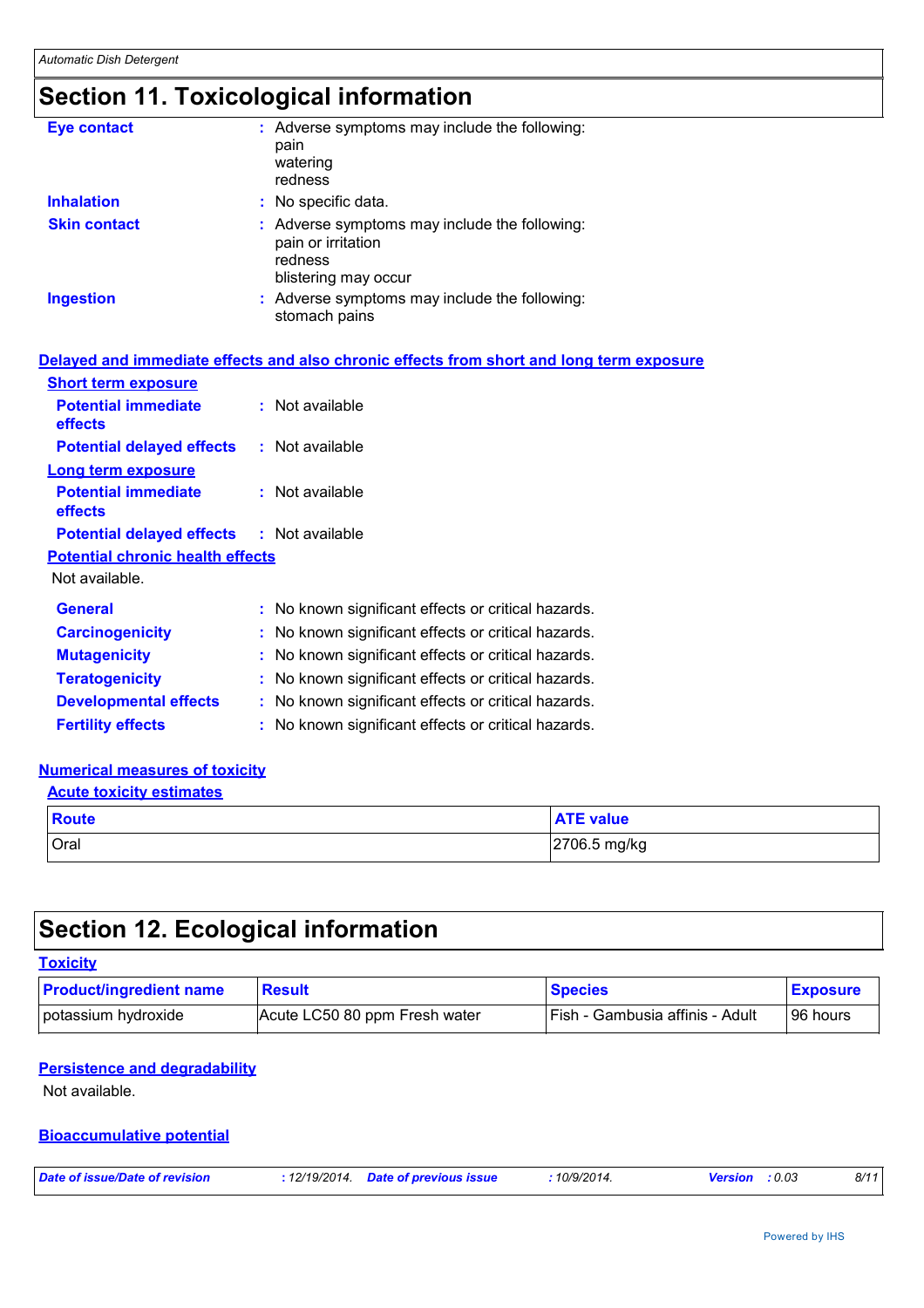### **Section 12. Ecological information**

Not available.

#### **Mobility in soil**

| <b>Soil/water partition</b> | : Not available |
|-----------------------------|-----------------|
| <b>coefficient (Koc)</b>    |                 |

**Other adverse effects** : No known significant effects or critical hazards.

### **Section 13. Disposal considerations**

| <b>Disposal methods</b> | : The generation of waste should be avoided or minimized wherever possible. Disposal<br>of this product, solutions and any by-products should at all times comply with the<br>requirements of environmental protection and waste disposal legislation and any<br>regional local authority requirements. Dispose of surplus and non-recyclable products<br>via a licensed waste disposal contractor. Waste should not be disposed of untreated to<br>the sewer unless fully compliant with the requirements of all authorities with jurisdiction.<br>Waste packaging should be recycled. Incineration or landfill should only be considered<br>when recycling is not feasible. This material and its container must be disposed of in a<br>safe way. Care should be taken when handling emptied containers that have not been<br>cleaned or rinsed out. Empty containers or liners may retain some product residues.<br>Avoid dispersal of spilled material and runoff and contact with soil, waterways, drains |
|-------------------------|----------------------------------------------------------------------------------------------------------------------------------------------------------------------------------------------------------------------------------------------------------------------------------------------------------------------------------------------------------------------------------------------------------------------------------------------------------------------------------------------------------------------------------------------------------------------------------------------------------------------------------------------------------------------------------------------------------------------------------------------------------------------------------------------------------------------------------------------------------------------------------------------------------------------------------------------------------------------------------------------------------------|
|                         | and sewers.                                                                                                                                                                                                                                                                                                                                                                                                                                                                                                                                                                                                                                                                                                                                                                                                                                                                                                                                                                                                    |

### **Section 14. Transport information**

|                                      | <b>DOT Classification</b>                                | <b>IMDG</b>                                              | <b>IATA</b>                                             |
|--------------------------------------|----------------------------------------------------------|----------------------------------------------------------|---------------------------------------------------------|
| <b>UN number</b>                     | <b>UN1719</b>                                            | <b>UN1719</b>                                            | <b>UN1719</b>                                           |
| <b>UN proper shipping</b><br>name    | Caustic alkali liquids, n.o.<br>s. (Potassium hydroxide) | Caustic alkali liquids, n.o.<br>s. (Potassium hydroxide) | Caustic alkali liquids, n.o.s.<br>(Potassium hydroxide) |
| <b>Transport hazard</b><br>class(es) | 8<br>CORROSIVE                                           | 8<br>کیلد                                                | 8<br>کیلئ                                               |
| <b>Packing group</b>                 | III                                                      | III                                                      | $\mathbf{III}$                                          |
| <b>Environmental</b><br>hazards      | No.                                                      | No.                                                      | No.                                                     |
| <b>Additional</b><br>information     |                                                          |                                                          |                                                         |

**Special precautions for user : Transport within user's premises: always transport in closed containers that are** upright and secure. Ensure that persons transporting the product know what to do in the event of an accident or spillage.

**Transport in bulk according :** Not available. **to Annex II of MARPOL 73/78 and the IBC Code**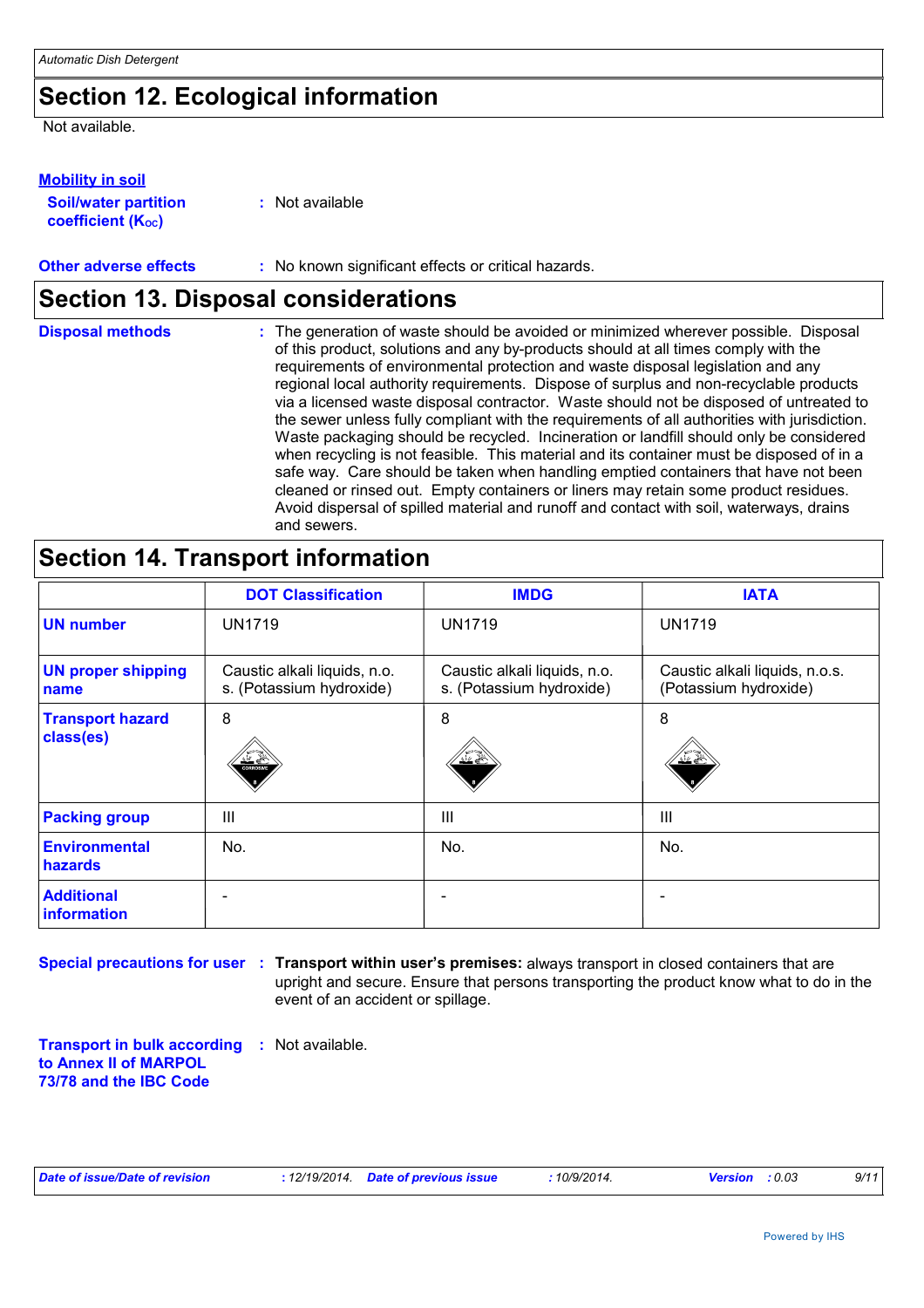### **Section 15. Regulatory information**

**U.S. Federal regulations**

**: United States inventory (TSCA 8b)**: All components are listed or exempted.

#### **Clean Air Act Section 112 :** Not listed

### **(b) Hazardous Air**

**Pollutants (HAPs)**

### **SARA 311/312**

**Classification :** Immediate (acute) health hazard

#### **Composition/information on ingredients**

| <b>Name</b>                  | %        | <b>Fire</b> | <b>Sudden</b><br><b>hazard release of</b><br><b>pressure</b> | <b>Reactive</b> | Immediate<br>(acute)<br>health<br>hazard | <b>Delayed</b><br>(chronic)<br>health<br>hazard |
|------------------------------|----------|-------------|--------------------------------------------------------------|-----------------|------------------------------------------|-------------------------------------------------|
| potassium hydroxide          | $5 - 10$ | No.         | No.                                                          | No.             | Yes.                                     | No.                                             |
| Silicic acid, potassium salt | $5 - 10$ | No.         | No.                                                          | No.             | Yes.                                     | No.                                             |

#### **State regulations**

#### **California Prop. 65**

**WARNING:** This product contains less than 0.1% of a chemical known to the State of California to cause cancer.

| <b>Ingredient name</b>                                              | <b>Cancer</b> | <b>Reproductive</b> | No significant risk<br>level | <b>Maximum</b><br>acceptable dosage<br>level |
|---------------------------------------------------------------------|---------------|---------------------|------------------------------|----------------------------------------------|
| $ 9-(2-carboxyphenyl)-3,6-bis$<br>(diethylamino)xanthylium chloride | Yes.          | No.                 | No.                          | INo.                                         |

#### **International regulations**

**Canada inventory :** All components are listed or exempted.

### **Section 16. Other information**

#### **Hazardous Material Information System (U.S.A.)**



**Caution: HMIS® ratings are based on a 0-4 rating scale, with 0 representing minimal hazards or risks, and 4 representing significant hazards or risks Although HMIS® ratings are not required on SDSs under 29 CFR 1910. 1200, the preparer may choose to provide them. HMIS® ratings are to be used with a fully implemented HMIS® program. HMIS® is a registered mark of the National Paint & Coatings Association (NPCA). HMIS® materials may be purchased exclusively from J. J. Keller (800) 327-6868.**

**The customer is responsible for determining the PPE code for this material.**

**National Fire Protection Association (U.S.A.)**



**Reprinted with permission from NFPA 704-2001, Identification of the Hazards of Materials for Emergency Response Copyright ©1997, National Fire Protection Association, Quincy, MA 02269. This reprinted material is not the complete and official position of the National Fire Protection Association, on the referenced subject which is represented only by the standard in its entirety.**

| Date of issue/Date of revision<br>.12/19/2014. | <b>Date of previous issue</b> | 10/9/2014 | Version<br>: 0.03 | 10/11 |
|------------------------------------------------|-------------------------------|-----------|-------------------|-------|
|------------------------------------------------|-------------------------------|-----------|-------------------|-------|